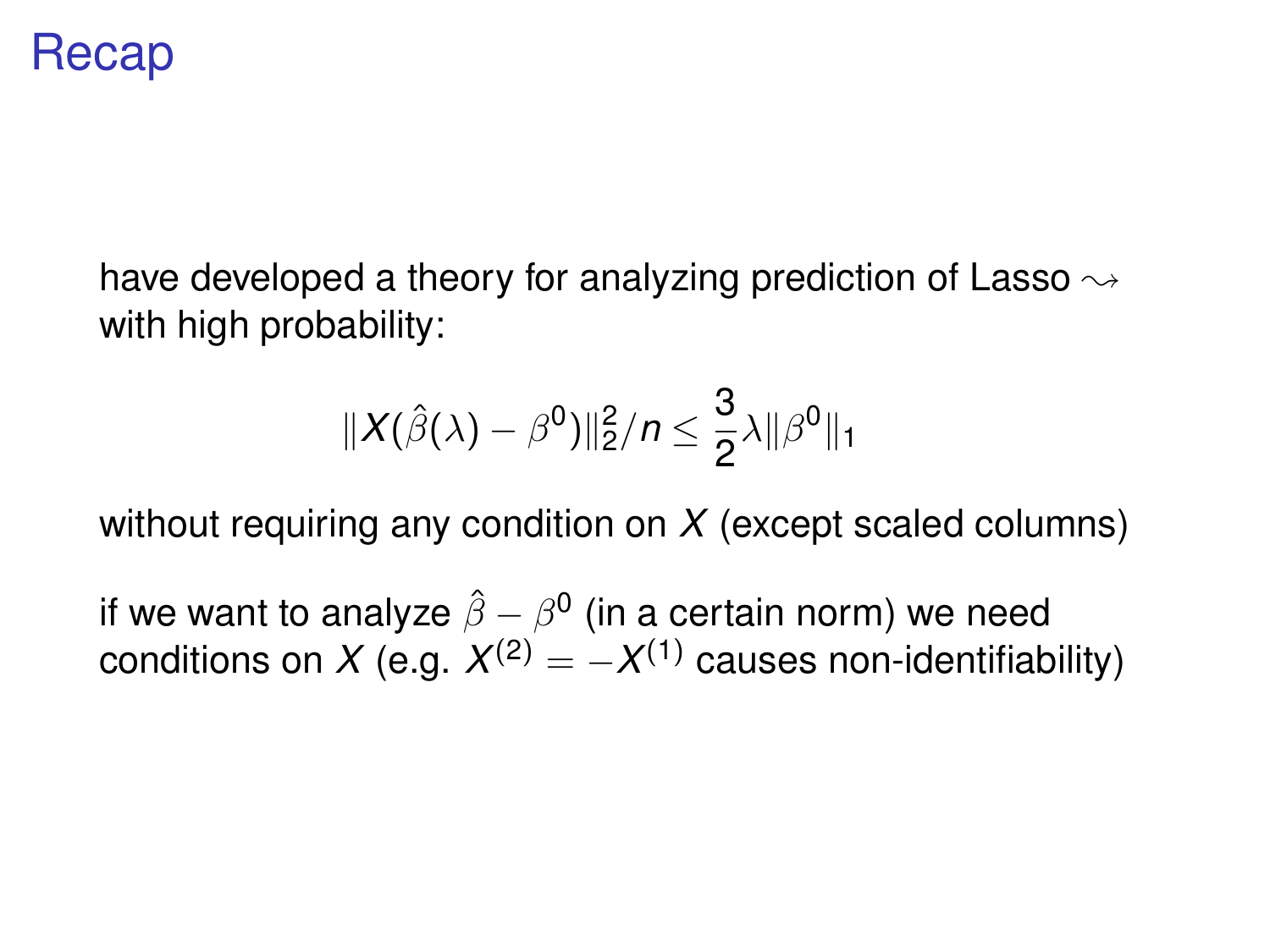## Sparse eigenvalues

suppose  $X\theta = X\beta^0$ then:

$$
0 = \|X(\theta - \beta^{0})\|_{2}^{2}/n \ge \frac{\lambda^{2}_{\min}(\hat{\Sigma})}{\min \mathbf{\hat{\Sigma}} \quad \|\theta - \beta^{0}\|_{2}^{2}}
$$
  
min. eigenval. of  $\hat{\Sigma}$ 

for  $\rho > n$ :  $\lambda^2_{\rm min}(\hat{\Sigma}) = 0 \leadsto$  bound above is "useless"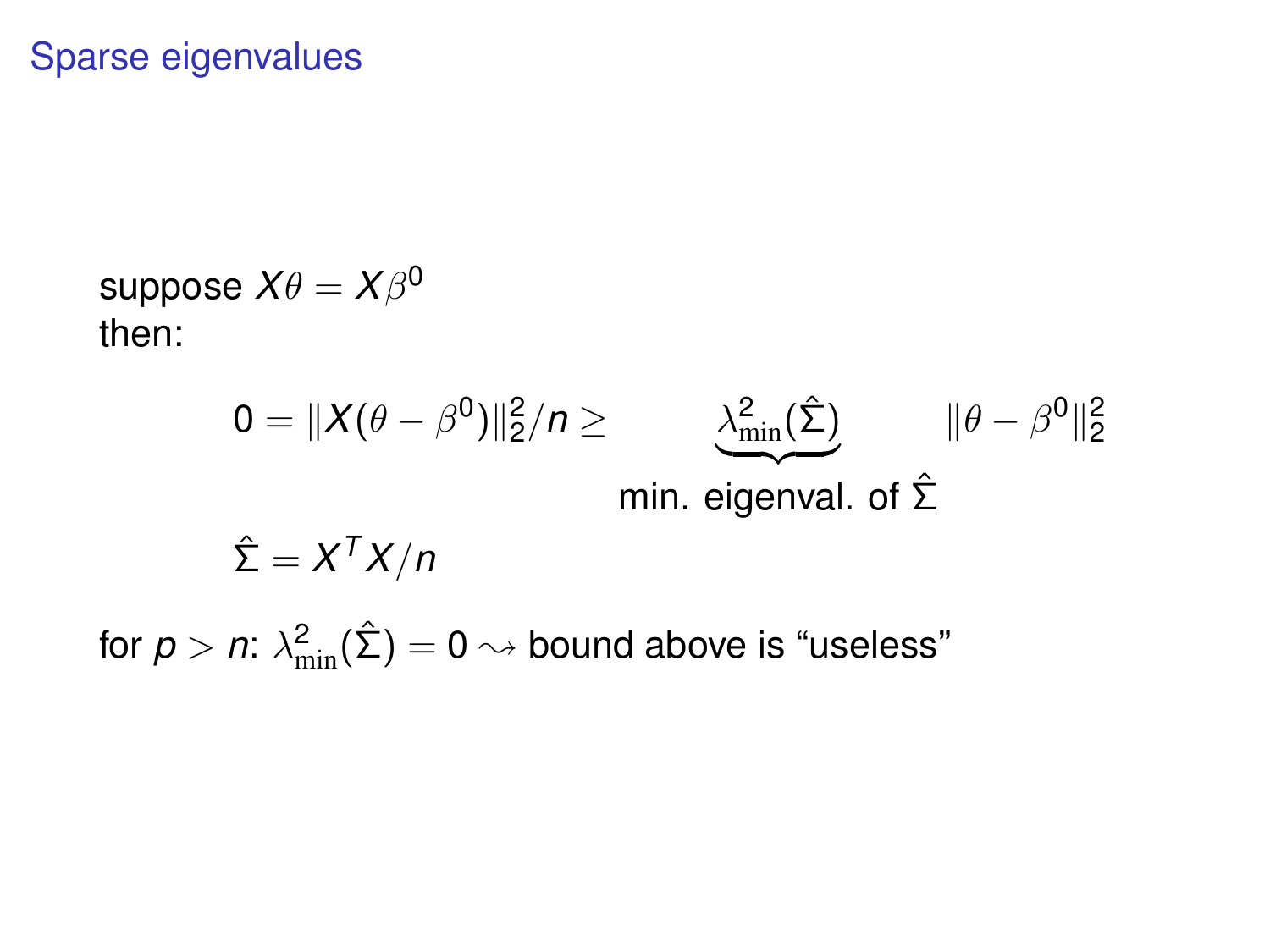## idea: restrict to small sub-matrices  $\rightsquigarrow$  sparse eigenvalues (Meinshausen & Yu, 2009)

$$
\phi_{\min}^2(m) = \min_{\mathcal{S} \subseteq \{1, \dots, p\}} \left( \lambda_{\min}^2(\hat{\Sigma}_{\mathcal{S}}); |\mathcal{S}| \leq m \right)
$$

$$
\iff \quad \phi_{\min}^2(m) = \min_{\beta \neq 0; ||\beta||_0 \leq m} \frac{\beta^T \hat{\Sigma} \beta}{||\beta||_2^2}
$$

Then: if we require  $\phi_{\min}^2(\bm{s}_{\theta} + \bm{s}_0) > 0$ : since  $\|\theta - \beta^{\mathbf{0}}\|_0 \leq s_\theta + s_0$  we obtain

$$
0 = ||X(\theta - \beta^{0})||_{2}^{2}/n \geq \phi_{\min}^{2}(s_{\theta} + s_{0})||\theta - \beta^{0}||_{2}^{2}
$$
  

$$
\sim \theta = \beta^{0}
$$